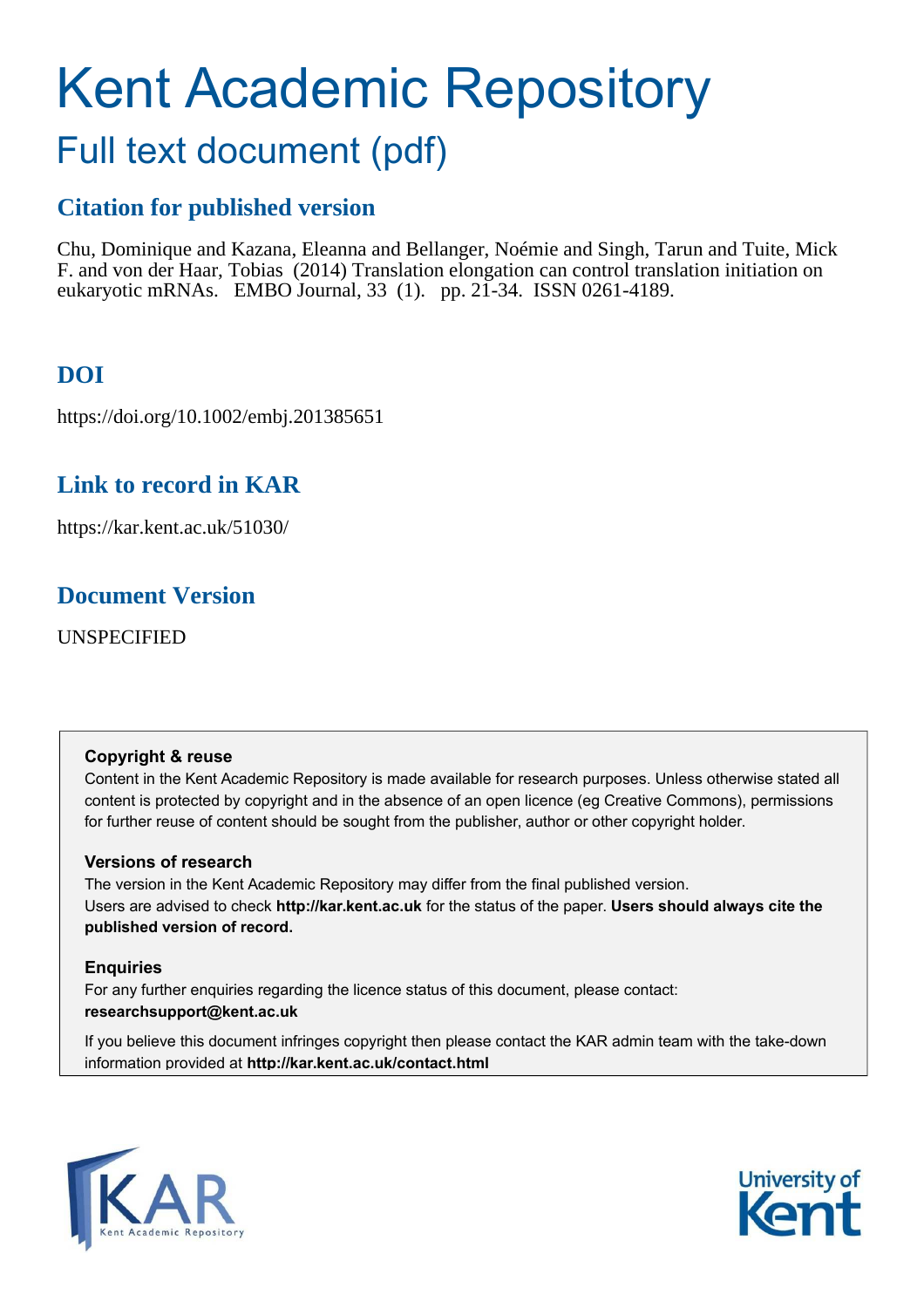

# Translation elongation can control translation initiation on eukaryotic mRNAs

Dominique Chu<sup>1,\*,†</sup>, Eleanna Kazana<sup>2,†</sup>, Noémie Bellanger<sup>2</sup>, Tarun Singh<sup>2</sup>, Mick F Tuite<sup>2</sup> & Tobias von der Haar2,\*

# Abstract

Synonymous codons encode the same amino acid, but differ in other biophysical properties. The evolutionary selection of codons whose properties are optimal for a cell generates the phenomenon of codon bias. Although recent studies have shown strong effects of codon usage changes on protein expression levels and cellular physiology, no translational control mechanism is known that links codon usage to protein expression levels. Here, we demonstrate a novel translational control mechanism that responds to the speed of ribosome movement immediately after the start codon. High initiation rates are only possible if start codons are liberated sufficiently fast, thus accounting for the observation that fast codons are overrepresented in highly expressed proteins. In contrast, slow codons lead to slow liberation of the start codon by initiating ribosomes, thereby interfering with efficient translation initiation. Codon usage thus evolved as a means to optimise translation on individual mRNAs, as well as global optimisation of ribosome availability.

Keywords codon usage; ribosome speed; translation; translation elongation; translational control

Subject Categories Protein Biosynthesis & Quality Control DOI 10.1002/embj.201385651 | Received 13 May 2013 | Revised 9 October 2013 | Accepted 15 October 2013

See related article http://dx.doi.org/10.1002/embj.201387388

# Introduction

The genetic code is degenerate, in the sense that most amino acids are encoded by multiple synonymous codons. Although synonymous codons have the same coding potential, most organisms display patterns of preferential use where some codons within a synonymous group are used more frequently than others (reviewed in Hershberg & Petrov, 2008). Highly expressed genes typically prefer codons decoded by abundant tRNA species (Ikemura, 1982; Powell & Moriyama, 1997), whereas weakly expressed genes either

show no preferences, or in some cases preferentially contain codons decoded by rare tRNA species (Neafsey & Galagan, 2007).

The use of codons that are overrepresented in naturally highly expressed proteins in recombinant sequences usually improves expression levels compared to random codon usage, particularly in eukaryotic hosts (Kotula & Curtis, 1991; Nagata *et al*, 1999; Outchkourov *et al*, 2002; Sinclair & Choy, 2002; Slimko & Lester, 2003; Yadava & Ockenhouse, 2003; Mossadegh *et al*, 2004; Hu *et al*, 2006; Lombardi *et al*, 2009; Mirzaei *et al*, 2010; Jeon *et al*, 2012). The situation may be distinct in prokaryotes, where codon usage was found to have only minor effects on gene expression levels (Kudla *et al*, 2009). Moreover, codon usage controls protein levels also in naturally evolved eukaryotic genes. This has been studied in detail *in vivo* for the *Drosophila* alcohol dehydrogenase gene where it was shown that introduction of non-preferred codons reduced expression levels (Carlini & Stephan, 2003), whereas an increase in the content of preferred codons increased expression levels (Hense *et al*, 2010). More recently, several examples emerged where codon usage controls fungal gene expression levels with phenotypic consequences (Chan *et al*, 2012; Kemp *et al*, 2013; Zhou *et al*, 2013).

Importantly, despite the many clear examples for connections between codon usage and protein expression levels there is currently no clear understanding of the mechanism by which codon usage exerts translational control. In the relevant literature, it is frequently assumed that there is a connection between ribosome speed and protein expression levels. However, this assumption is not compatible with the prevailing view in the translational control field that protein expression levels are mostly controlled by translation initiation factor activity (Aitken & Lorsch, 2012). This latter view assumes that translation elongation is fast compared to translation initiation, and ribosome recruitment to mRNAs is therefore not restricted by the speed with which initiating ribosomes free up the initiation region (McCarthy, 1998). More recent experimental evidence has suggested that elongation factor levels are more limiting than initiation factor levels, which would be difficult to reconcile with this view (Firczuk *et al*, 2013).

The speed with which a codon is decoded depends on the abundance ratio of cognate, charged tRNAs over near- and non-cognate species (Fluitt *et al*, 2007; Zouridis & Hatzimanikatis, 2008; Chu

<sup>1</sup> School of Computing, University of Kent, Canterbury, UK

Kent Fungal Group, School of Biosciences, University of Kent, Canterbury, UK

<sup>\*</sup>Corresponding authors. Tel: +44 1227 823535 (TvdH); +44 1227 827690 (DFC); E-mails: T.von-der-Haar@kent.ac.uk and D.F.Chu@kent.ac.uk † These authors contributed equally to this work.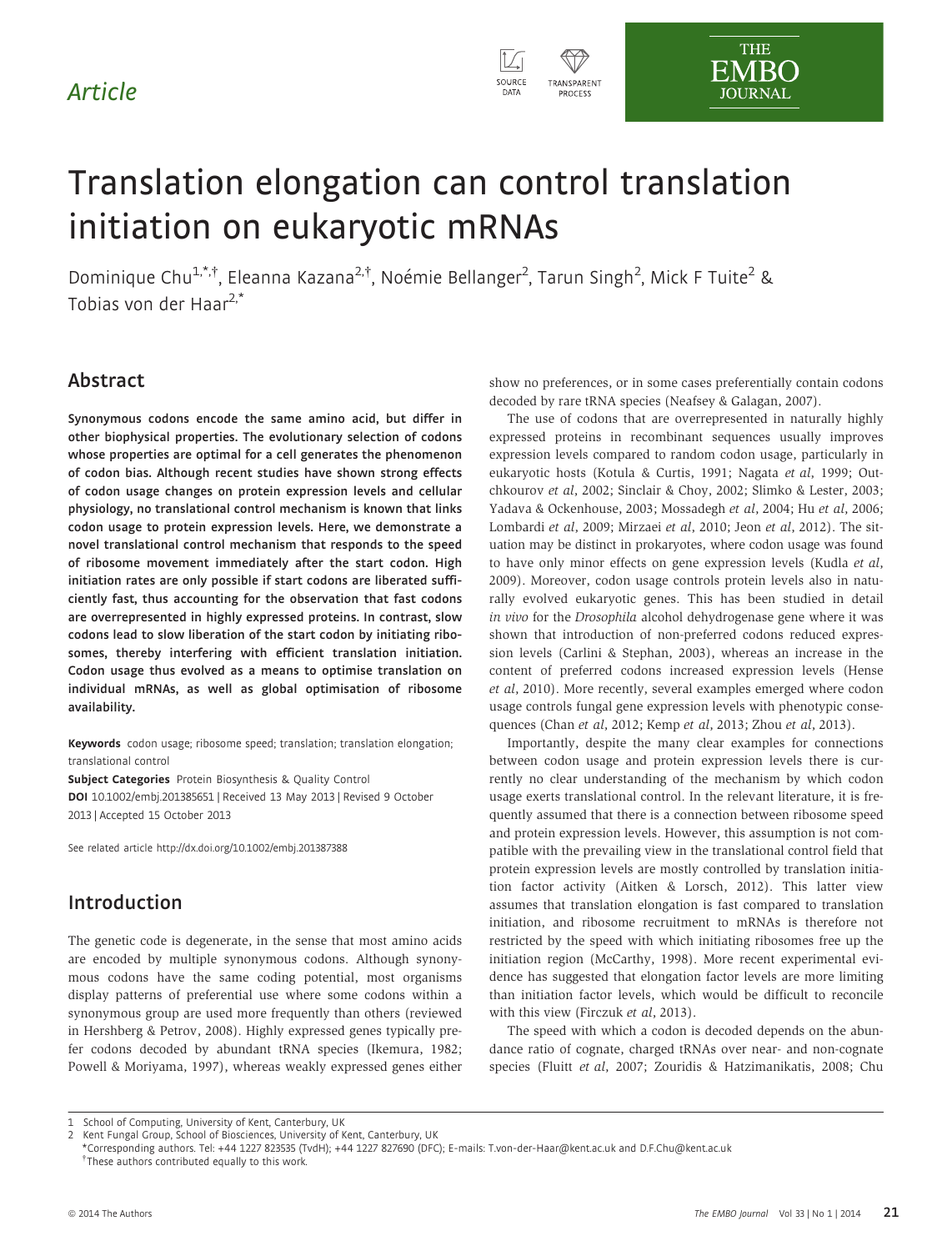*et al*, 2011). Near- and non-cognate tRNAs differ in that noncognates leave the ribosome rapidly following the initial tRNA: A-site contact, whereas near-cognate tRNAs can undergo some of the accommodation reactions also undergone by cognates, and therefore remain bound to the A-site for much longer periods of time than non-cognates. The near-cognate:cognate ratio determines how many tRNAs need to be rejected, and how long the rejection process takes, before the first cognate tRNA enters the ribosomal A-site. This ratio varies over almost two orders of magnitude in yeast (Chu *et al*, 2011), and on this basis the mean decoding time for different codons should vary over a similar range. Evolutionarily preferred codons are decoded by abundant tRNAs (Ikemura, 1982) which generally show favourable near cognate:cognate ratios (Chu *et al*, 2011), and in sum ribosomes are thus predicted to move faster on sequences with a higher proportion of preferred codons. In addition to codon usage, ribosome speed is further modulated by ribosome binding factors (Liu *et al*, 2013; Shalgi *et al*, 2013) and by nascent peptide:ribosome interactions (Charneski & Hurst, 2013).

Although the biochemical evidence suggests that there should be differences in decoding speed between codons, recent deep sequencing studies did not detect ribosomal dwell time differences between codons (Ingolia *et al*, 2011; Qian *et al*, 2012). However, some codon dependent pausing was detected in other studies (Stadler & Fire, 2011) and it was suggested that biases in the data may obscure further signals (Dana & Tuller, 2012). Moreover, there is independent *in vivo* evidence supporting the notion that the speed of codondecoding underlies the physical effects of codon usage on gene expression. This includes our recent demonstration that computational models which interpret ribosome movement based on assumptions of fully charged tRNAs and resulting strong speed differences between codons (Chu *et al*, 2012) are good predictors of protein expression level changes that result from both manipulation of the codon usage on an mRNA, and from manipulation of the tRNA content of the cell (Chu *et al*, 2011).

In the present study, we identify a novel translational control mechanism by which codon-dependent ribosome movement around the start codon restricts attainable translation initiation rates. On efficiently initiating mRNAs, ribosomes must move away from the start codon sufficiently quickly to allow fast re-binding of the mRNA to subsequent ribosomes. In contrast, slow ribosome movement around the start codon suffices to restrict translation initiation rates even if all other features of that mRNA would sustain high initiation rates. This translational control mechanism is a major determinant of expression levels in recombinant protein expression constructs, as well as determining expression levels of endogenous eukaryotic genes.

## Results

#### Codon decoding time is a partial predictor of protein expression levels

Although studies on recombinant protein expression provide a substantial body of evidence causally connecting codon usage to protein expression levels, these studies were performed in expression systems with widely differing genetic backgrounds and are thus difficult to compare quantitatively. We therefore generated controlled codon usage variants for initially three different protein coding sequences. These sequences comprised firefly luciferase derivatives identical to those used in an earlier study (Chu *et al*, 2011), but with a deletion of the last three amino acids of the native sequence which maintains full activity while abrogating the peroxisomal location of this protein (Gould *et al*, 1989; Sala-Newby & Campbell, 1994); *Renilla* luciferase; and the yeast *HIS3* gene. In the following, we refer to the corresponding proteins as CFLuc (for cytoplasmic firefly luciferase), RLuc and His3, respectively.

We used biochemical knowledge on the reactions of an elongation cycle (Fluitt *et al*, 2007) and on near-cognate:cognate tRNA ratios in yeast (Chu *et al*, 2011) to calculate the mean decoding time for each codon, assuming that all tRNAs are fully charged. We then systematically replaced codons with the slowest possible codon coding for the same amino acid to generate 'min' variants of the three reporter genes (minCFLuc, minRLuc and min*HIS3*). Similarly, we systematically replaced codons with the fastest possible codon coding for the same amino acid to generate 'max' variants (maxCFLuc, maxRLuc and max*HIS3*). The naturally occurring or commonly used versions of these genes, which contain mixtures of fast and slow codons, were denoted as standard or 'sta' variants.

All sequences except maxRLuc, which for unknown reasons could not be successfully synthesised, were generated as synthetic DNA constructs, and expressed in yeast using identical transcriptional control elements and UTRs from a single copy vector (Sikorski & Hieter, 1989; Fig 1A). For all constructs tested, the different codon variants resulted in varying expression levels (Fig 1B–D), where the level of expression always followed the predicted speed of decoding of the full open reading frame (ORF) in terms of rank order.

The behaviour of our codon variants is consistent with very recent findings on variants of a fluorescent protein, mCherry, expressed in baker's yeast. This also varied in expression levels strictly with the content of optimal codons (Qian *et al*, 2012). However, this study reported only very small increases when comparing expression from a sequence with mostly optimal codons to a sequence with only optimal codons, with <5% increase between the variants. In order to compare the results from Qian *et al* to our data, we re-cloned their expression variants 3 and 4 from the originally used multi copy plasmid to the same single copy plasmid used for expression of our codon variants. With these constructs, we observed difference in expression of >50% both in western blots using anti-RFP antibodies, and in fluorescence measurements (Fig 1E), comparable to the behaviour of our other codon variants. We conclude that the plasmid copy number variations that are frequently observed for high copy plasmids in yeast (Moriya *et al*, 2006) may have partially distorted expression level variations in the original mCherry constructs.

To establish the mechanism by which codon usage affected protein expression in our constructs, we analysed the correlation between expression levels and various secondary parameters affected by codon usage including calculated speed of decoding for the entire ORF, GC content, predicted mRNA secondary structure, and experimentally determined mRNA steady-state levels (Fig 2). Of these parameters, the calculated speed of decoding shows the strongest correlation, followed by mRNA steady-state levels and, more weakly, GC content. This is consistent with a model where codon usage affects protein expression levels via multiple routes, one of which is the speed of mRNA decoding.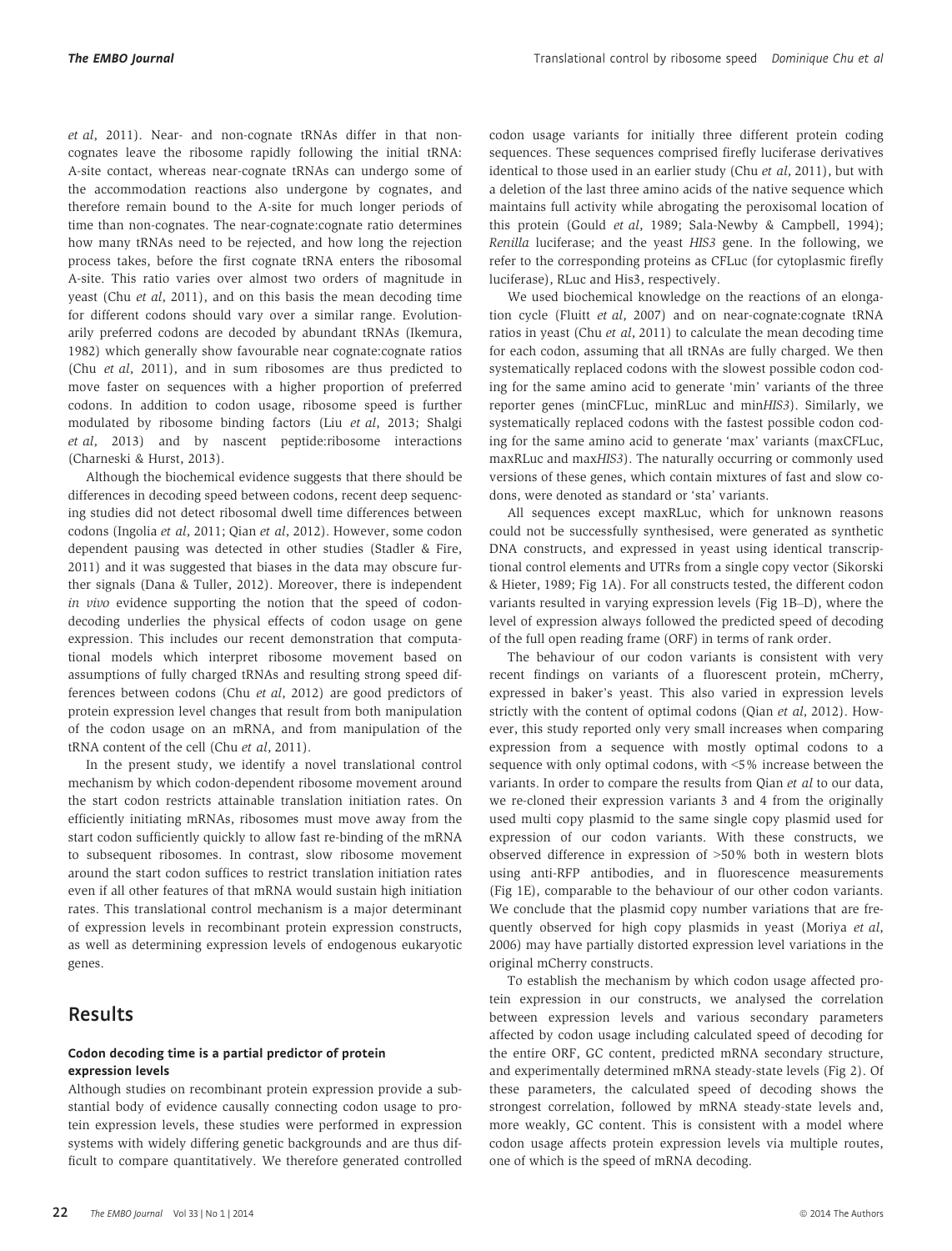

#### Figure 1. Codon-dependent expression levels of recombinant proteins in S. cerevisiae.

- A Illustration of the basic expression construct. The CFLuc, RLuc and HIS3 codon variants were expressed from centromeric (single copy) plasmids using identical transcriptional and translational control sequences, consisting of the transcriptional promoter and 5′-UTR of the yeast TDH3 (glyceraldehyde-3-phosphate dehydrogenase, GPD) gene, and of the 3'-UTR and transcriptional terminator sequences of the yeast ADH1 (alcohol dehydrogenase) gene. Both TDH3 and ADH1 are highly expressed endogenous yeast genes. mCherry variants were expressed using promoter sequences as described (Qian et al, 2012).
- B-E For each of the recombinant proteins heat-maps are shown to illustrate the calculated decoding speed of the different constructs used (a colour bar is shown at the bottom of the figure for reference), a typical western blot derived from identical numbers of lysed cells, and bar graphs indicating mean and standard error of the mean of expression levels from multiple independent transformants. The bar graphs indicate luciferase activity measurements ( $n = 8$ , panels B and D), western blots ( $n = 3$ , panel C), or fluorescence measurements ( $n = 6$ , panel E). Statistical significance of the expression difference to the relevant reference construct is indicated by asterisks (\*, P  $\leq$  0.05; \*\*, P  $\lt$  0.01; \*\*\*, P  $\lt$  0.001). Statistical tests used to determine significance are: (B) Tukey's test following one-way ANOVA (F = 597.88, P = 0); (C) Tukey's Test following one-way ANOVA (F = 27.56, P = 0.0009); (D) t-test (P = 1.1  $\times$  10<sup>-8</sup>); (E) t-test (P = 0.050). All DNA sequences used in this figure are detailed in the supplemental material.

Source data are available online for this figure.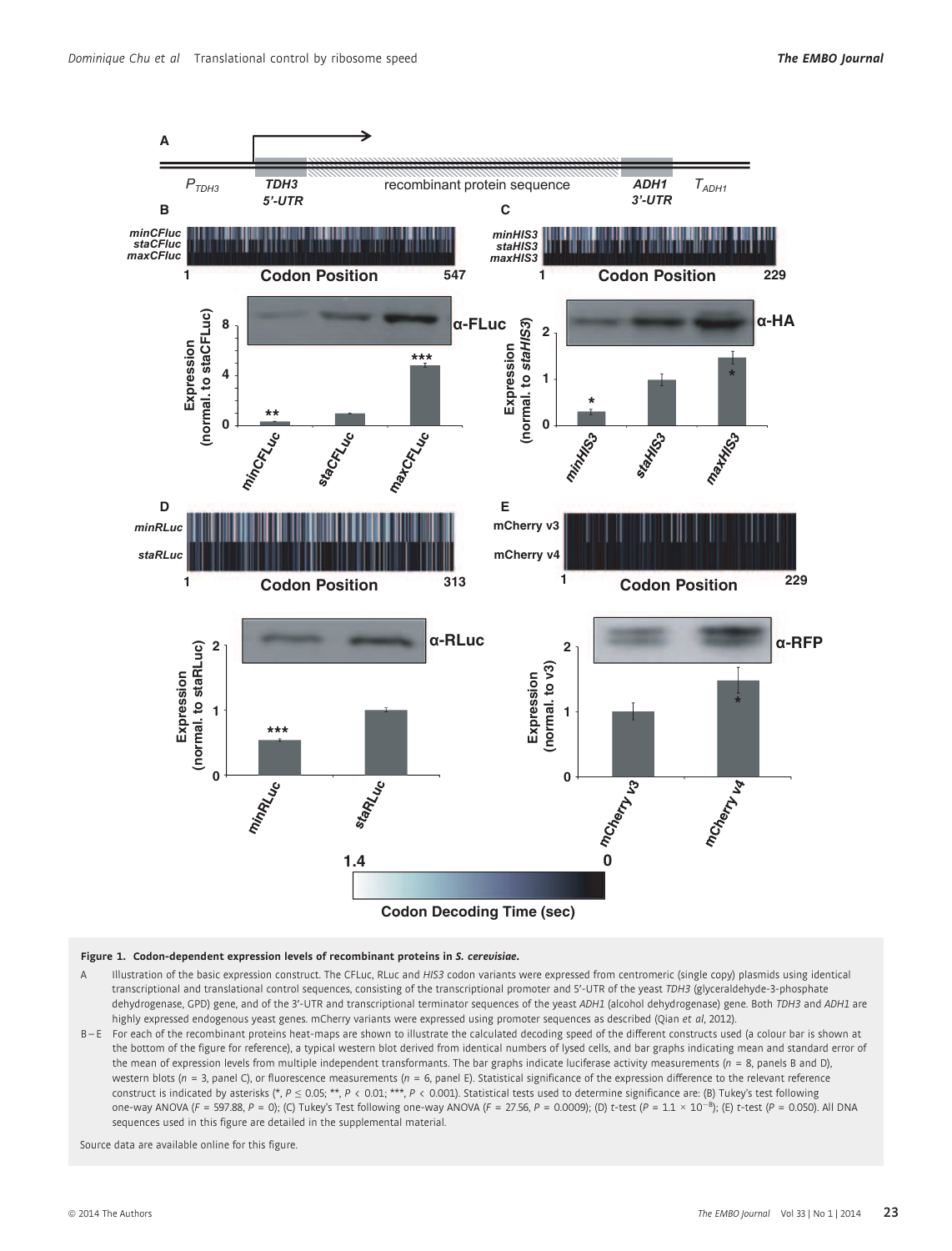

Figure 2. Correlation between expressed protein levels and other codon-dependent parameters.

Protein expression levels (grey bars) are the same as in Figure 1. The black line graphs indicate calculated decoding speed (top row), calculated mRNA secondary structure content (second row), calculated GC content (third row), or experimentally determined mRNA expression levels (bottom row). The calculated secondary structure content was defined in terms of  $\Delta G$  and then normalised to each sta construct. Higher values indicate more stable secondary structure. For the experimentally determined mRNA levels, the standard error of the mean is indicated by error bars and significant difference to the reference construct is indicated by asterisks (\*,  $P < 0.05$ ). Three biologically independent samples were analysed for each construct. Statistical tests used to determine significance are: CFLuc variants, Tukey's Test following one-way ANOVA (F = 8.94,  $P = 0.016$ ; RLuc variants, t-test (P = 0.95); HIS3 variants, Tukey's Test following one-way ANOVA (F = 11.36, P = 0.009); mCherry variants, t-test (P = 0.97).

#### Translation initiation and elongation rates in yeast

The wide-spread observation of quantitative translational control by codon usage, which we also observe in the results presented here, suggests that translation elongation rates can somehow affect translation initiation rates. A possible explanation for such an effect is that physiological translation elongation rates may be closer to initiation rates than generally assumed, in which case higher rates of elongation away from the start codon would be required to allow higher initiation rates. This would transfer control over protein expression levels from translation initiation factor-mediated ribosome affinity to translation elongation.

In order to estimate whether translation initiation and elongation rates *in vivo* are in a range where such control could be exerted, we used a curated dataset comprising genome-wide protein levels,

protein turnover, and mRNA levels (von der Haar, 2008) to calculate apparent *in vivo* translation initiation rates. Analyses of these data revealed that yeast mRNAs recruit a ribosome on average every 0.8 s, with a range for different transcripts from 0.2 to 5 s (excluding the top and bottom deciles to disregard extreme outliers). Since our current biochemical models predict that elongation cycles take between 0.05 and 1.4 s to complete depending on the codon, and since a ribosome covers about 10 codons (Wolin & Walter, 1988), start codon clearance intervals for yeast mRNAs range from 0.5 to 14 s. Thus, according to the best available biochemical knowledge, physiological initiation and elongation rates are in a range where the inherent ribosome affinity of an mRNA and the start codon clearance rate of elongating ribosomes could both independently limit achievable ribosome recruitment rates.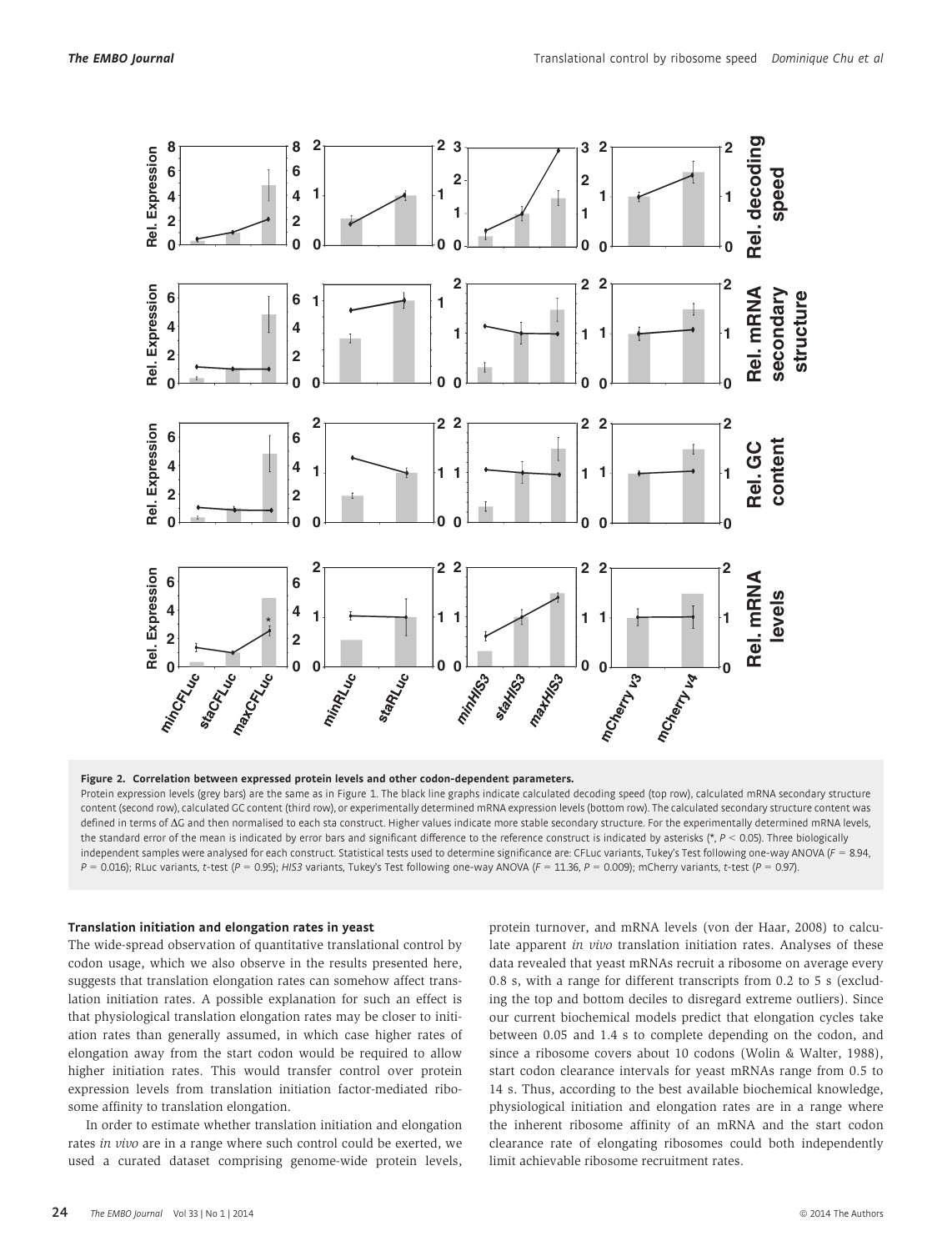#### Codon usage affects protein expression levels only at high translation initiation rates

The analyses presented above indicate that translation initiation and elongation rates *in vivo* are in a range were either could independently limit translation on individual mRNAs, depending on their specific initiation- and elongation rate constants. We explored this issue for the CFLuc expression constructs presented above, using a recently developed computational program for modelling eukaryotic translation (Chu *et al*, 2012). This program stochastically simulates translation initiation, tRNA sampling, peptidyl transfer, translocation and translation termination, using rules that recapitulate our biochemical knowledge of translation. Our implementation of these rules implicitly assumes high levels of tRNA availability, and that different codons are decoded with significantly different speeds. If the input rules are correct, the simulation should thus recapitulate the behaviour of translation *in vivo*.

When we simulated translation of CFLuc variants with varying translation initiation efficiencies, the simulations predicted that alterations to the ratio between elongation rates and initiation rates for these constructs would lead to a handover of control from initiation to elongation and *vice versa* (Fig 3A). These modelling results led us to propose the following model of codon usage-dependent gene expression.

If an mRNA binds efficiently to ribosomes, fast elongation away from the start codon is required to ensure that every initiating ribosome encounters a free start site. On the other hand, if elongation is so slow that initiating ribosomes find the start codon still blocked by the preceding ribosome, some form of interference with the translation initiation process of the second ribosome must take place. We do not know in detail what happens in such a case, possibilities include that the second ribosome remains bound to the mRNA until the start codon is accessible and then completes the initiation pathway, or that it falls of the mRNA, giving another ribosome the chance to attempt initiation. In any case, in this interference situation the frequency with which ribosomes access the start codon depends strictly on the rate of liberation of this codon. Importantly, such an interference situation can be removed either by increasing elongation speed, or by decreasing the frequency with which ribosomes attempt to access the start codon, until initiating ribosomes have a high probability of finding the latter free of occupation by the preceding ribosome.

The first part of this prediction, that increasing elongation speed via codon usage should improve protein production on mRNAs which bind efficiently to ribosomes, is borne out by the codon dependence of the constructs shown in Fig 1, as well as the many reported instances of improved expression levels upon codon optimisation of recombinant sequences (discussed in the introduction). Similar to our own expression constructs described above, most recombinant protein expression constructs copy features from efficiently expressed host genes, and will thus be efficient ribosome recruiters.

The second part of the prediction states that a reduction in the frequency with which ribosomes attempt to access the start codon can make gene expression independent of translation elongation rates and codon usage. To test this experimentally, we exchanged the original 5′-UTR of the CFLuc constructs originating from the highly expressed yeast *TDH3* gene for a 529 nt long 5′-UTR containing a uORF (Fig 3B). This UTR is a derivative of the natural yeast

*GCN4* 5′-UTR, with deletions of three of the four original *GCN4* uORFs (Grant *et al*, 1994). We reasoned that the majority of ribosomes would be released following termination on the uORF, and only a fraction of ribosomes would re-initiate and translate the main CFLuc ORF. These constructs were termed 'slow' CFLucs as they increase the average time interval between two ribosomes accessing the CFLuc start codon.

When we experimentally compared CFLuc activity for the fast and slow constructs, we found that protein expression for staCFLuc and maxCFLuc was significantly reduced with slow 5′-UTRs. Moreover, as predicted by our simulations, these two constructs no longer differed in expression levels despite their different codon usage (Fig 3C). In contrast, the minCFLuc expression levels were not significantly altered by introduction of the slow 5′-UTR, and remained lower than for the staCFLuc and maxCFLuc sequences. All of these changes in protein expression were accompanied by minor changes in mRNA levels, which were not statistically significant (Fig 3C) and which could not explain the observed changes in measured luciferase activity. Interestingly, the computational analyses predict a point that shows a quantitatively very similar expression pattern, where maxCFLuc and staCFLuc have already converged but expression levels of these two constructs are still higher than for minCFLuc (indicated by an arrow in Fig 3A).

The observed behaviour of the fast and slow CFLuc constructs is fully consistent with the expected behaviour if translation elongation and initiation rates in the physiological range can indeed interfere with each other. Achieving high protein expression levels would then depend on mRNA feature that are compatible with both high initiation and high elongation rates, whereas either low initiation rates or low elongation rates on their own would be sufficient to restrict protein expression levels.

#### Efficient protein synthesis is dependent on ribosome speed throughout the open reading frame

The hypothesis that ribosome speed can control achievable translation initiation rates by interfering with efficient ribosome recruitment can be further investigated by separately analysing the role of ribosome movement at the 5′- and 3′- ends of an ORF. We exchanged portions of the 5′-maxCFLuc sequence with the corresponding minCFLuc codons, and then measured how introduction of these slower codons affected luciferase expression levels (Fig 4). maxCFLuc expression was exquisitely sensitive to the introduction of slow 5′-codons, with the shortest slow codon run that produced a statistically significant effect being the min8max variant. This variant differs in decoding speed from the fully optimised sequence in only three codons, since the other five of the eight initial codons either have no synonymous codons (Met), or the available synonymous codons have very similar near-cognate:cognate ratios and therefore very similar decoding times (Asp, Asn and two Lys). Importantly, codon changes up to codon 16 did not significantly affect mRNA levels. The reduction in expression levels observed for these constructs is thus caused at the translational level.

With the introduction of further slow codons expression became more limited, although this effect tailed off with longer stretches of slow codons. Interestingly however, substitution of the last 201 codons for slow codons no longer had any effect on translation if the first 346 codons were already slow (compare expression levels of '346′ and 'all slow' in Fig 4). Taken together, these observation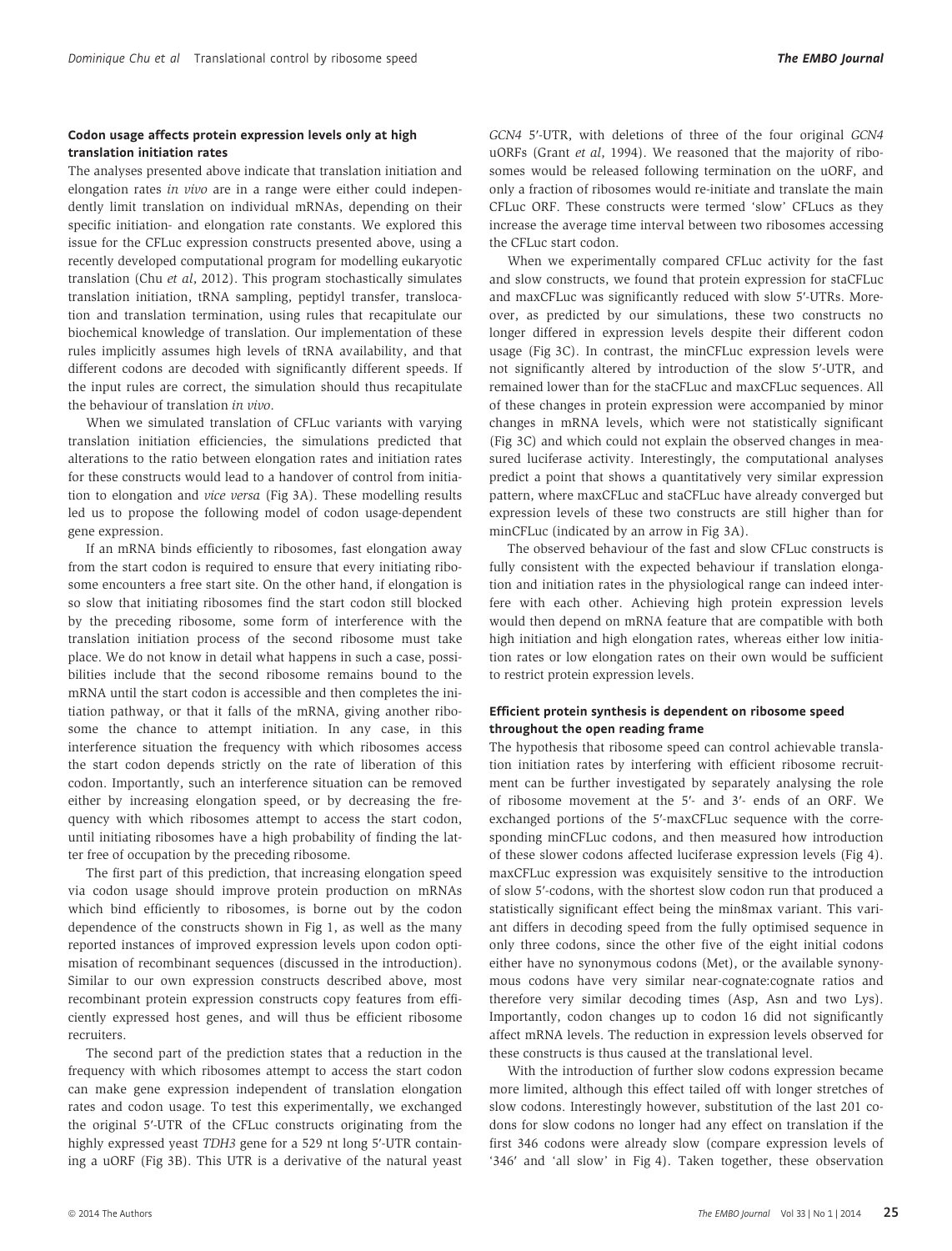

#### Figure 3. Translation initiation rate-dependent effect of codon usage on CFLuc expression levels.

- A The result of computer simulations predicting protein expression as a function of ribosome affinity. Individual data points indicate the results of a single simulation run. Significant effects of codon usage on expression levels are predicted only at high ribosome affinity, whereas at low ribosome affinity all constructs are expressed at identical levels. The arrow indicates the point where expression levels are most similar to experimental data with the 'slow' 5′-UTR in (C).
- Experimental manipulation of ribosome affinity on CFLuc expression constructs. Compared to the original construct used to generate data in Figure 1, a 'slow initiation' derivative was constructed by introducing a uORF-containing 5′-UTR (derived from the naturally uORF-containing yeast GCN4 leader sequence, from which uORFs 2–4 were deleted).
- C Comparison of experimentally observed expression levels of fast and slow initiating CFLuc expression constructs, based on observed luciferase activity (black bars) and mRNA levels (light bars). maxCFLuc and staCFLuc express indistinguishable levels of luciferase activity when ribosome arrival rates at the CFLuc start codon are reduced. In contrast, minCFLuc remains lower than the other two variants, and this sequence is not affected by introduction of the slow leader sequence. Error bars denote the standard error of the mean. Statistical significance was tested using Tukey's Test following one-way ANOVA, with parameters for luciferase activity:  $n = 8$ ,  $F = 507$ ,  $P = 0$ ; for mRNA:  $n = 3$ ,  $F = 0.74$ ,  $P = 0.62$ . Statistical significance of the difference to the comparable sta construct from each group (i.e. comparing fast vs fast and slow vs slow) is indicated by asterisks: \*, P < 0.05; \*\*, P < 0.01; \*\*\*, P < 0.001, no asterisk, P > 0.05.

indicate that codon usage and ribosome speed at the 5′-end of the mRNA strongly affect translation rates, whereas ribosome speed at the 3′-end of the mRNA can be altered without affecting speed at the 5′-end and therefore without affecting protein expression levels.

While ribosome speed at the 5′-end can be independent of ribosome speed at the 3′-end, theoretical approaches for studying ribosome movement in polysomes have long highlighted that speed changes at the 3′-end of an mRNA may affect gene expression levels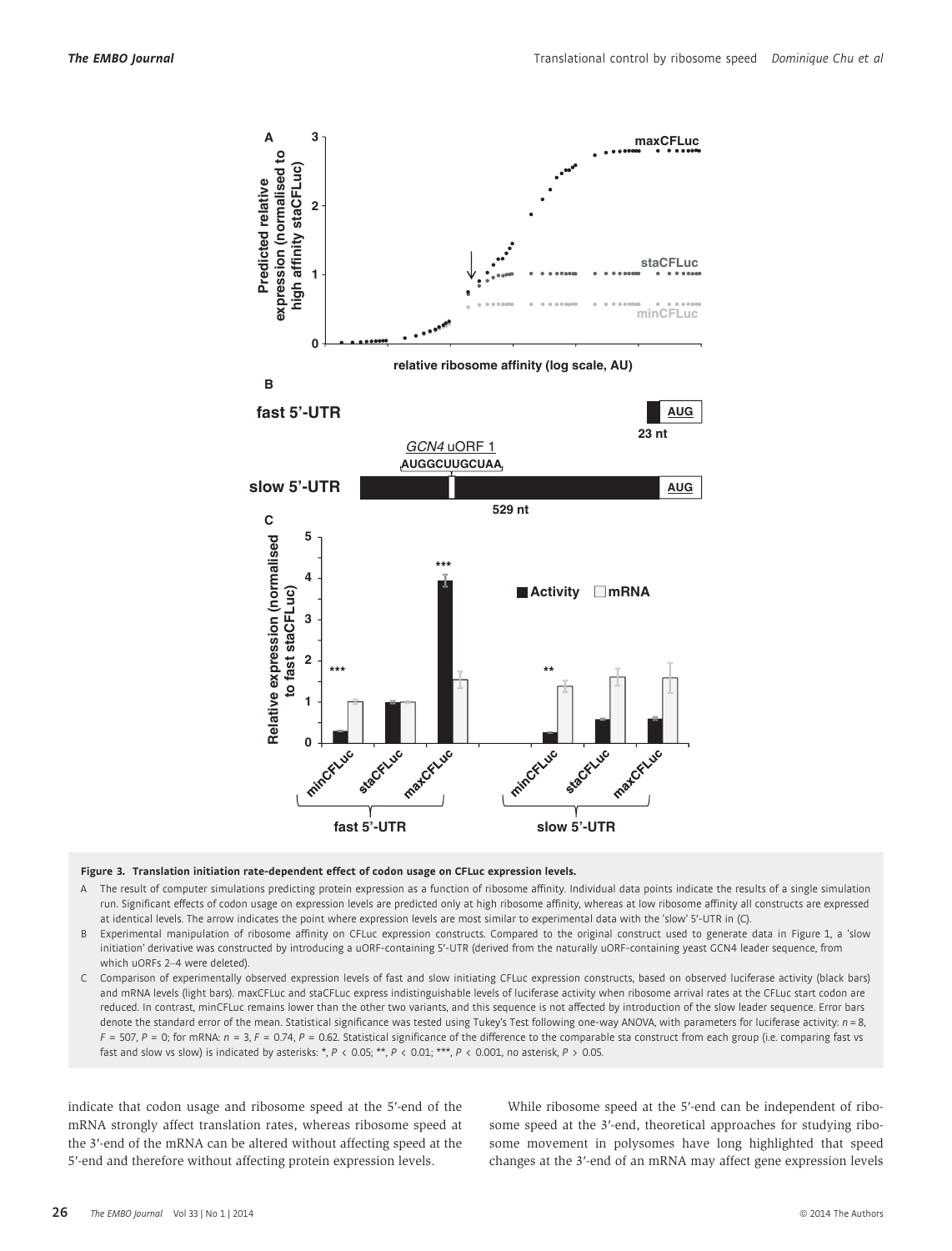

Figure 4. Mixed codon usage constructs reveal a critical role for ribosome movement near the start codon.

Expression levels are compared for derivatives of the maxCFLuc sequence (topmost construct), which consists only of the fastest possible codons. The 5′-end of this sequence was replaced by minCFLuc DNA, which consists only of the slowest possible codons. Replacement of as few as eight codons at the CFLuc 5'-end significantly affects luciferase activity levels, without significantly affecting mRNA levels. In contrast, replacement of the last 201 codons has no additional effect if the preceding codons are already slow (compare expression from the 346′ and all slow constructs. The all slow construct is identical to minCFLuc). Transit Time denotes the time required by one isolated ribosome to translate the respective construct, and was calculated as the sum of the mean codon decoding times. The bars and error bars denote the mean and standard error of the mean for luciferase activity ( $n = 8$ ) and luciferase mRNA levels ( $n = 3$ ). Statistical significance of difference to the topmost (0 slow codons) construct was tested using Tukeys Test following one-way ANOVA, with parameters for luciferase activity:  $n = 8$ ,  $F = 239.65$ ,  $P = 0$ ; for mRNA:  $n = 3$ ,  $F = 6.96$ ,  $P = 4 \times 10^{-6}$ . Statistical significance is indicated by asterisks: \*,  $P < 0.05$ ; \*\*,  $P < 0.01$ ; \*\*\*,  $P < 0.001$ , no asterisk,  $P > 0.05$ . The primer design strategy developed to compare the different codon variants is described in the supplemental information.

if those speed changes cause ribosome queuing back to the beginning of the ORF. Under such conditions, the speed of multiple ribosomes translating a single mRNA can be much slower than the speed attained by one ribosome translating that mRNA in isolation (Chu & von der Haar, 2012; Ciandrini *et al*, 2013).

In order to demonstrate this possibility experimentally, we created a DNA construct that contained 346 fast codons followed by 201 slow codons (max346min, Fig 5A). Luciferase activity expressed from this construct was strongly limited compared to the maxCFLuc construct containing only fast codons (Fig 5B), consistent with the model prediction that this arrangement of codons would induce frequent collisions 5′ of the fast/slow boundary (Fig 5A). This was accompanied by less significant changes in the level of the corresponding mRNA, which were insufficient to explain the extent of the changes observed in activity levels, confirming that the majority of these changes are caused at the translational level.

We further ascertained that the limitation in the max346min construct was at the level of codon decoding and not caused by inadvertent changes in mRNA secondary structure by manipulating the pool of rare tRNAs. For this experiment, we used a centromeric plasmid containing genes for the five essential single-gene encoded tRNAs in *Saccharomyces cerevisiae*. Because of the strong correlation of tRNA levels and tDNA gene copy number in yeast, this plasmid is expected to double the content of these five rarest tRNAs. We previously observed that introduction of this plasmid led to an increase in expression levels from the minCFLuc sequence by approximately 25%, consistent with a predicted increase in the speed of decoding of that sequence by a similar amount (Chu *et al*, 2011). In contrast, expression of staCFLuc and maxCFLuc were unaffected by the introduction of this plasmid.

Around 20% of the slow part of the max346min sequence is decoded by single-gene tRNAs, a similar proportion as for the slow minCFLuc sequence (25%). Ribosome speed on 3′-end of the max346minCFLuc ORF is thus expected to respond similarly to rare tRNA overexpression as ribosome speed on minCFLuc. When introduced into cells expressing max346minCFLuc, the tRNA plasmid did indeed increase luciferase expression by 31% (Fig 5C), consistent with the notion that slow codons in the latter part of an mRNA can limit gene expression by preventing fast movement of ribosomes at the beginning of the same mRNA.

The observation that traffic jams can propagate slow ribosome movement from one part of an mRNA to another also explains why the gradual introduction of slow codons from the 5′ end of the ORF led to a gradual decline in expression levels in the constructs shown in Fig 4. Our computer simulations predict that at high ribosome affinity the minCFLuc sequence displays frequent collision in the 5′ half of the ORF (Fig 5A), up to a particularly slow codon run near the middle of the sequence. This accounts for the observed pattern of reduction in gene expression levels as slow codons are introduced up to this bottleneck, but not if the slow-codon run is extended further 3′ of it.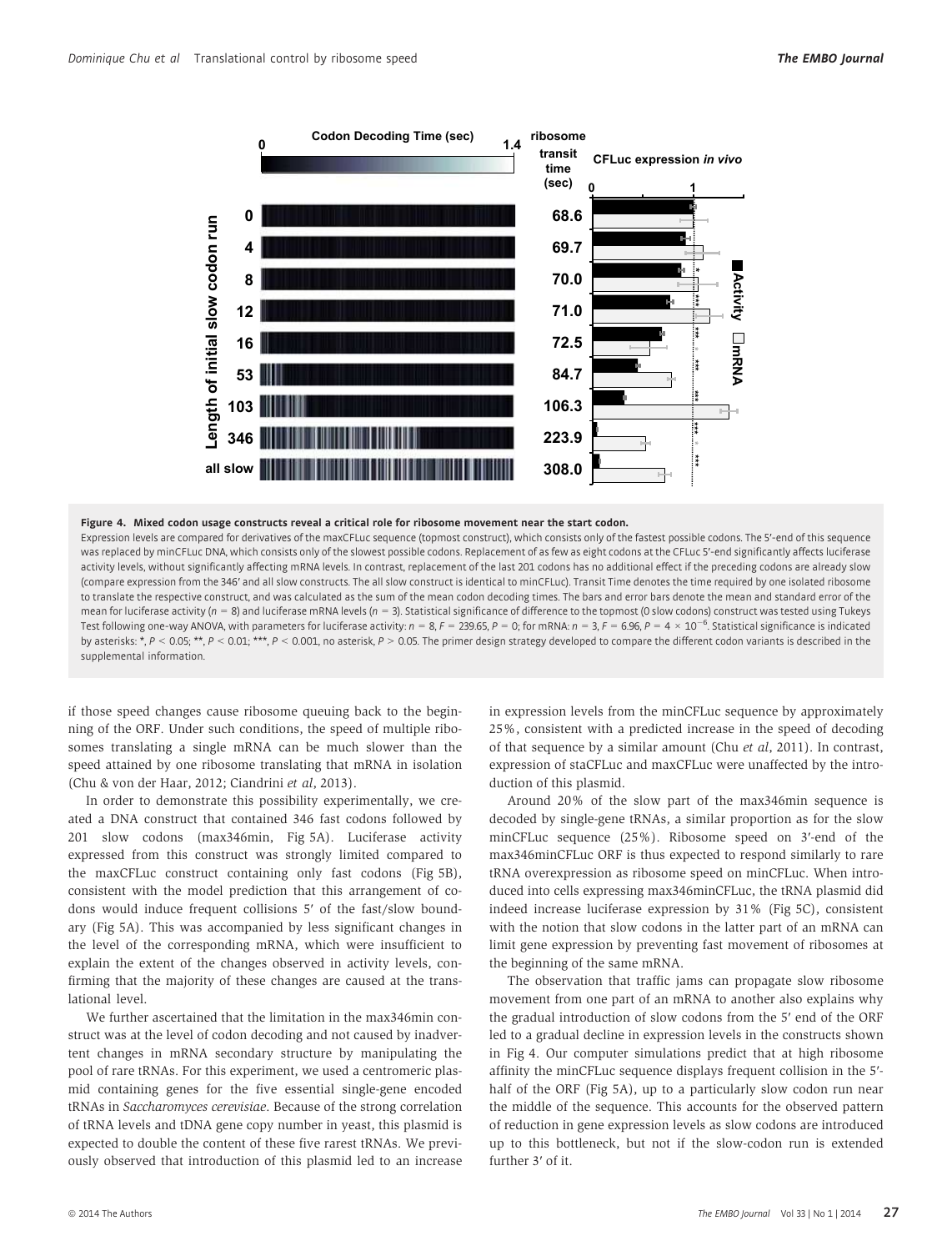

#### Figure 5. Collisions near the CFLuc 3′-end can control ribosome movement near the start codon.

- A Analyses of the collision behaviour on selected CFLuc variants. Both the speed of codon decoding and the observed number of collisions over each codon are displayed as heat maps. The minCFLuc and maxCFLuc sequences show moderate predicted levels of ribosome collisions, mostly in the 5'-half of the coding sequence preceding regions containing slower codons compared to the overall sequence. In contrast, a max346min construct which consists of 346 fast codons followed by 201 slow codons show high predicted levels of collisions preceding the boundary between the fast and slow sequence portions. Ribosome transit times, calculated as the sum of the mean decoding times for all codons, give the time required by one individual ribosome to translate the respective construct. The transit times of multiple ribosomes under conditions where collisions can occur is expected to be slower than this value.
- Experimental results obtained with the expression constructs analysed in (A). The introduction of slow codons into the 3'-end of maxCFLuc significantly reduces luciferase activity, without significantly affecting mRNA levels (as determined by Tukey's Test following one-way ANOVA). ANOVA parameters for luciferase activity are:  $n = 8$ ,  $F = 1350$ ,  $P = 0$ ; for mRNA:  $n = 5$ ,  $F = 0.95$ ,  $P = 0.39$ . Samples significantly different from maxCFLuc are labelled: \*\*\*,  $P \lt 0.001$ ; unlabelled,  $P \gt 0.05$ .
- C The introduction of a plasmid that doubles the gene copy number for the five single-gene encoded essential tRNAs in yeast increases luciferase activity expressed from the mixed construct (n = 16, P = 3 × 10<sup>-10</sup>, t-test), without significantly affecting mRNA levels (n = 6, P = 0.62, t-test). The ability of tRNAs to affect protein expression levels confirms that expression from this construct is limited by codon usage and not by inadvertently formed RNA secondary structure. \*\*\*, P < 0.001; unlabelled,  $P > 0.05$ .

The findings presented so far provide a mechanistic explanation for the longstanding observation that codon usage can affect protein expression levels, namely by limiting the rate with which translation initiation events can occur on an mRNA. We refer to this translational control mechanism as 'start codon clearance' control.

#### Start codon clearance control can be used to probe codon decoding times in vivo

The agreement between experimental results and computer simulations based on models where different codons are decoded with different speeds strengthens the case for the existence of such differences *in vivo*, despite the fact that these differences do not produce effects in deep sequencing data. To provide more quantitative

evidence for speed differences between codons, we modified the maxCFLuc construct to include runs of ten glutamic acid codons following the maxCFLuc start codon and preceding the normal maxC-FLuc ORF (Fig 6A). If the ten initial codons are decoded more slowly than the decoding speed in the following, fast luciferase sequence, ribosomes will move slowly on the initial ten codons but then progress quickly through the rest of the ORF. Because 10 codons is the reported physical extension of one ribosome, this means that the next ribosome can initiate exactly when the 10 codon sequence has been passed. The time interval between two initiation events on this mRNA is thus directly determined by the time required to translate the initial slow codon run, and protein synthesis rates from these constructs can be used to derive codon decoding times.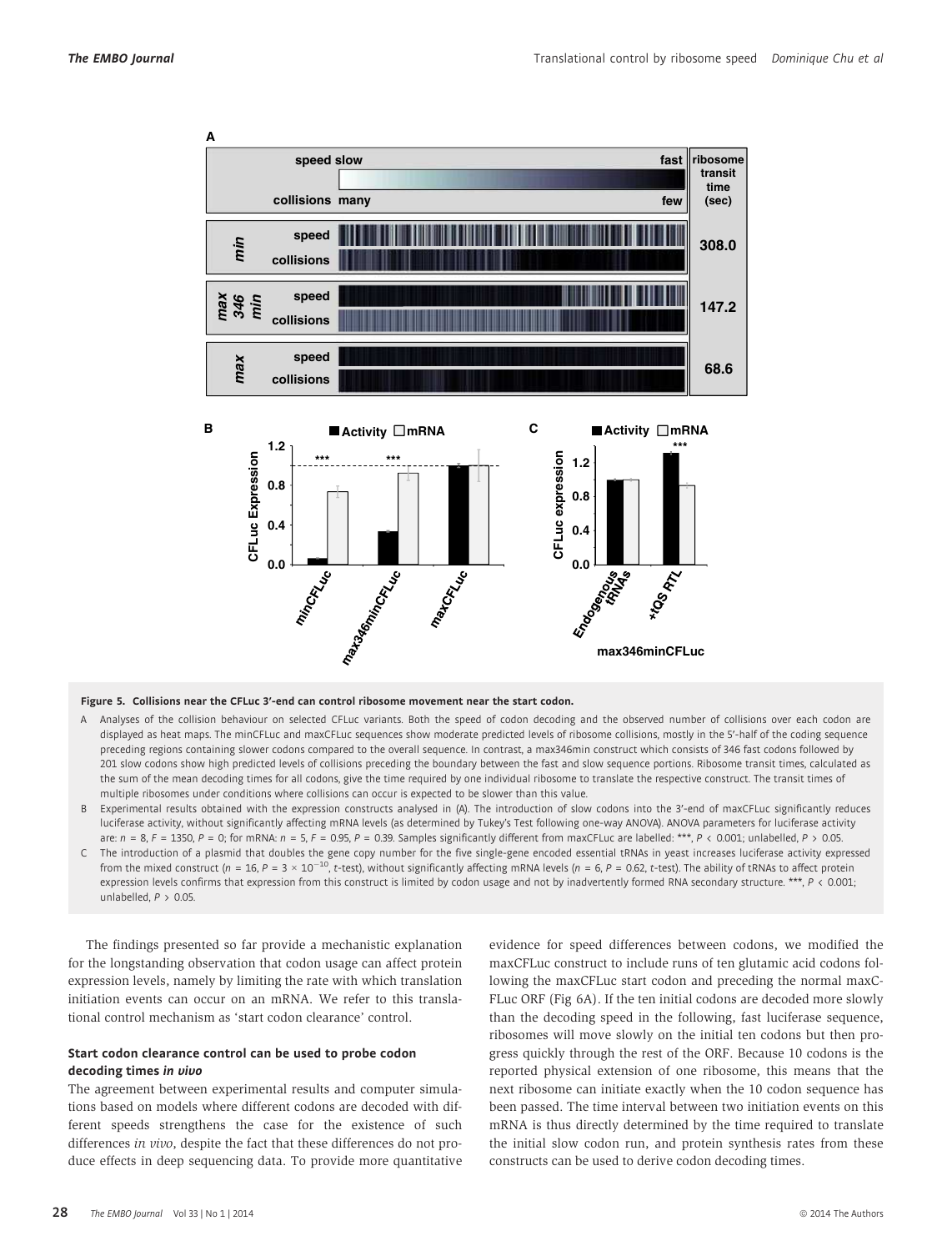

#### Figure 6. Direct probing of codon decoding times in vivo.

A Derivatives of the maxCFLuc construct were created that contain runs of either GAA or GAG codons, both encoding glutamic acid, following the start codon.

B The GAG codon run significantly reduces luciferase activity compared to the GAA run (black bars,  $n = 16$ ,  $P < 10^{-12}$ , t-test) while affecting mRNA levels less significantly (light bars,  $n = 3$ ,  $P = 0.12$ , t-test). Error bars indicate the standard error of the mean. Samples significantly different from GAA are labelled: \*\*\*,  $P$  < 0.001; unlabelled,  $P$  > 0.05.

C A summary of parameters for the two Glu codon run constructs. There is a good quantitative match between the observed expression levels differences and the predicted codon decoding time, corroborating a model in which different codons are decoded with different speeds in vivo.

We generated two constructs containing runs of both GAA and GAG codons, which in our models strongly differ in decoding speed (0.07 and 0.82 s average decoding times, respectively, compared to a median decoding time of codons in the maxCFLuc sequence of 0.12 s). We observed that the slower GAG codons limited luciferase expression 17-fold more than the faster GAA codons, compared to a 12-fold predicted difference in decoding times (Fig 6B). Neither the calculated secondary structure content of these mRNAs nor the mRNA expression levels differ strongly between the constructs (Fig 6B), although we cannot exclude small changes in these parameters that are below the resolution of our assays. Given the minor potential for contributions from these parameters, we conclude that the magnitude of the observed expression differences agrees excellently with the difference in codon decoding times predicted by our decoding models. These data therefore strongly support the notion that different codons are decoded with different speeds *in vivo*. While this manuscript was in preparation, similar constructs were described by Kemp *et al* (2013) who introduced 5- and 10 codon runs of Gln codons (CAA and CAG) 5′ of an unmodified luciferase sequence similar to our staCFLuc construct. The constructs used in that study yielded similar results to our own. This confirms that this approach is generally applicable for estimating speeds of codon decoding.

#### Start codon clearance control limits gene expression from naturally evolved genes

We next sought to show that start codon clearance control is used to control gene expression levels on natural yeast genes. When designing the His3 codon usage variants, we noticed that the natural *HIS3* gene consisted of a high proportion of slow codons. We quantified this by comparing the ribosome transit time for the first 10 codons of the actual yeast *HIS3* gene against the ribosome transit times of randomly generated sequences encoding amino acid patterns as observed in 73 reported *HIS3* sequences from different budding yeasts (Fig 7A). The transit time for the actual gene was slower than for 95% of randomly generated sequences, indicating that codon usage in the yeast *HIS3* gene may have evolved to limit His3 expression levels.

To directly test this prediction, we generated fusions of our three HA-tagged *HIS3* variants with the natural *HIS3* regulatory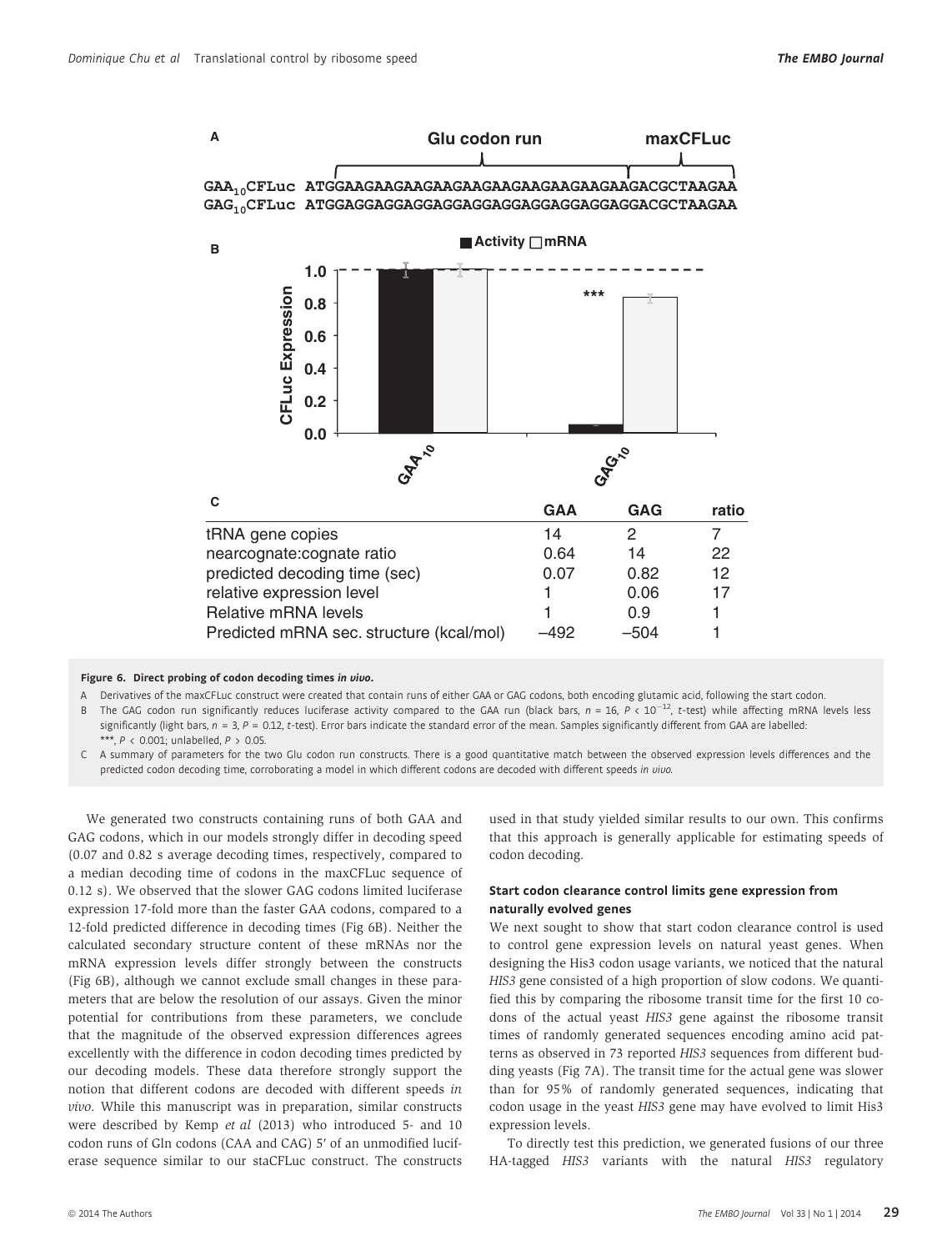

#### Figure 7. Expression levels from the HIS3 gene and growth during histidine starvation are optimised by the natural HIS3 codon usage in yeast.

- A Start codon clearance on yeast HIS3 mRNAs is slow. The histogram shows the speed distribution for the first ten amino acids, for 10 000 randomly generated sequences which produce an amino acid substitution pattern as observed in naturally occurring HIS3 sequences from 73 different budding yeasts. The observed S. cerevisiae HIS3 sequence is slower than 95% of random sequences, indicating that this sequence may have been selected for slow start codon clearance rates.
- B Natural HIS3 codon usage determines His3 expression levels. HA-tagged HIS3 gene variants were introduced into the yeast genome at the normal chromosomal locus for this gene, maintaining all of its natural control sequences. Protein expression levels were determined using antibodies against the HA-tag located at the His3 C-termini. The top panel shows a section of post-transfer gel stained for total protein as loading control.
- C Quantification of protein and mRNA expression data for HIS3 codon variants. Error bars show the standard error of the mean. Significance was analysed by Tukey's Test following one-way ANOVA. Protein:  $n = 3$ ,  $F = 22.24$ ,  $P = 0.0017$ . mRNA:  $n = 6$ ,  $F = 5.99$ ,  $P = 0.012$ . Statistical significance of differences to the reference sample (sta) is indicated by asterisks ( $*$ ,  $P$  < 0.05;  $**$ ,  $P$  < 0.01).
- D Media-dependent growth rates of HIS3 derivative strains. In YPD, as well as SC or MM containing histidine, the three HIS3 strains as well as the original his3 deletion strain show indistinguishable growth rates. In contrast, in SC lacking histidine the HIS3<sup>min</sup> strain growth with reduced rates, whereas in MM lacking histidine the natural codon-usage HIS3<sup>sta</sup> has a small but significant growth advantage over both the other two strains. Error bars denote the standard error of the mean for growth rates of three independently derived HIS3 integrants. Statistical significance was tested by one-way ANOVA followed by Tukey's Test. ANOVA parameters are:  $\overline{n}$  = 3 for all samples. YPD, F = 0.49, P = 0.70; SC +HIS, F = 0.12, P = 0.95; SC  $-$ HIS, F = 9.05, P = 3.3 × 10<sup>-5</sup>; MM +HIS, F = 0.18, P = 0.91; MM  $-$ HIS, F = 9.85,  $P = 0.01$ . Samples significantly different from other samples within their group according to the post-hoc analysis are labelled by asterisks: \*, P < 0.05; \*\*\*,
	- P < 0.001. Unlabelled bars are not significantly different from other samples within their group.

Source data are available online for this figure.

sequences, and incorporated these constructs at the chromosomal *HIS3* locus. The resulting *HIS3*sta locus differed from wild-type *HIS3* loci only in the presence of an HA tag between the last amino acid of the His3 protein and the stop codon, whereas the *HIS3*min and *HIS3*max loci additionally differed in the codon usage of the ORF. When the respective strains were inoculated into medium lacking histidine, all three were able to grow. Western blots revealed that these strains expressed an HA-tagged protein consistent in size with a His3-HA fusion protein (Fig 7B), and that the expression levels of this protein followed the order  $HIS3^{\text{min}} < HIS3^{\text{sta}} < HIS3^{\text{max}}$  (Fig 7B) and C). Additional analyses of the corresponding mRNA levels demonstrated that these showed statistically significant but minor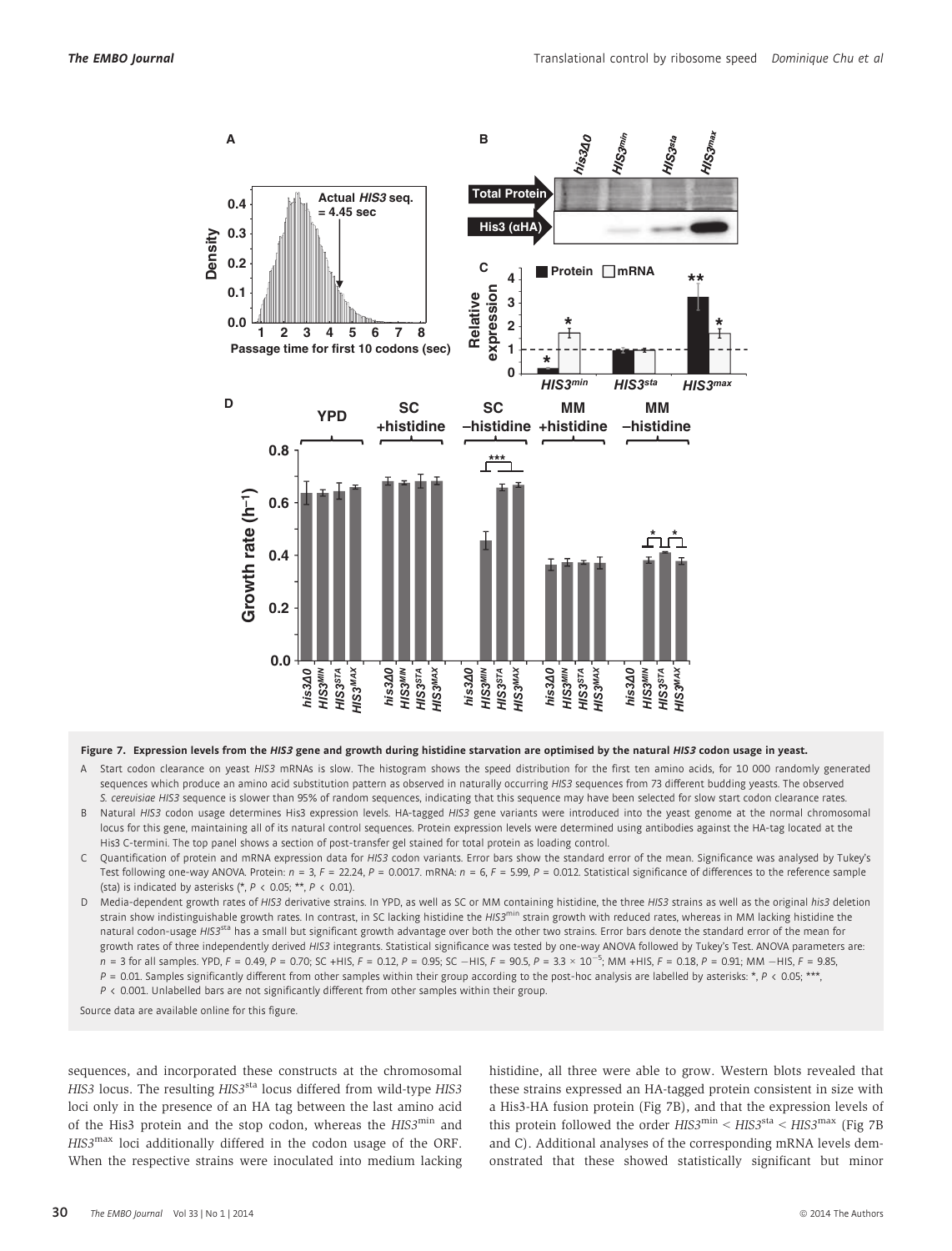changes (<2-fold) between the codon variants, which could not explain the observed protein expression pattern (Fig 7C). These findings demonstrate that, for *HIS3* mRNAs with natural ribosome affinity, translation initiation and elongation activities are balanced in such a way that codon usage restricts protein expression levels.

In order to explore the phenotypic consequences of alterations in *HIS3* codon usage, we conducted high resolution growth assays of the codon variants in different media. In YPD, synthetic complete medium (SC) or synthetic minimal medium (MM) containing histidine, the variant *HIS3* strains exhibited growth rates that differed neither between the variants, nor when compared to the original *his3* deletion strain (Fig 7C). In contrast, in SC lacking histidine, the *HIS3*min allele significantly reduced growth rates compared to *HIS3*sta and *HIS3<sup>max</sup>*. Our interpretation of this is that His3<sup>min</sup> expression levels are too low to generate sufficient histidine for maximum growth rates in SC medium. In MM medium lacking histidine, the *HIS3*sta strain had a small but statistically significant growth advantage over both the other strains. In sum, these findings can be taken as qualitative evidence that *HIS3* codon usage has evolved to achieve optimal His3 expression levels.

### **Discussion**

Our simulations and experiments analysing different combinations of codon usage and translation initiation rates reveal a mechanism by which codon usage can affect protein expression levels. The efficiency with which mRNAs recruit ribosomes on the one hand, and the rate of ribosomal movement near start codons on the other, separately control protein synthesis frequencies as they can each individually restrict translation initiation rates. In other words, high protein expression levels are only possible if both initiation and elongation are efficient. Experiments designed to probe the role of slow codons in the 3′- or 5′-parts of an mRNA confirmed that slow ribosome movement at the 5′-end is necessary and sufficient to restrict protein expression levels. Such slow movement near the start codon can be caused either by locally slow codons in the vicinity of the start site, or by slow sites elsewhere in the mRNA if these cause traffic jams that queue back to the start.

Our findings connect with previous empirical evidence on the regulation of translation elongation activity in eukaryotes. First, there are several published examples of altered gene expression patterns and phenotypes resulting from changes in translation elongation. Examples include overexpression of eEF1A isoforms and resulting tumorigenesis in mammalian cells (Anand *et al*, 2002), altered tRNA modification levels as part of a translational control program modifying the response to stresses in yeast (Chan *et al*, 2012), control of circadian rythms in *Neurospora* by codon-usage dependent expression of a clock protein (Zhou *et al*, 2013), and control of pseudohyphal growth in *S. cerevisiae* by mutations modifying tRNA stability (Kemp *et al*, 2013). Second, all translation elongation factors are phospho-proteins and are modified by kinase pathways in both mammals (Browne & Proud, 2002) and yeast (Stark *et al*, 2010). Although the physiology of elongation factor phosphorylation has not been studied in detail, frequent post-translational modification of elongation factors is consistent with an important regulatory role of such factors, which may often be exerted in conjunction with regulation impinging on translation initiation (Patel *et al*, 2002). Lastly, systematic studies of sensitivity coefficients for individual translation factors recently revealed that elongation factor levels exert stronger control over cell growth and protein synthesis rates than initiation factor levels (Firczuk *et al*, 2013). Together, these findings implicate translation elongation as a rich source of gene expression regulation. It is likely that start codon clearance control is a central mechanism connecting these different layers of empirical evidence.

In terms of evolution, it is clear that high gene expression levels can only be achieved if both translation initiation and translation elongation are compatible with efficient translation. Genes which require high expression levels for optimal fitness of an organism will therefore evolve features that lead to both high ribosome affinity and high start codon clearance rates. As our experimental results show, the latter requires the use of fast codons along the entire ORF. Such a mechanism would be sufficient to account for the observed correlation between use of optimal codons and high expression levels (Hershberg & Petrov, 2008), although in reality this correlation is likely an outcome of many overlapping, balanced mechanisms including optimisation of the global behaviour of the translational machinery, and effects from translation-independent parameters like secondary structure, GC content, and others.

For genes where low expression levels are important on the other hand, translation initiation and elongation could both independently limit gene expression. Codon usage is thus likely to evolve in some, but not all, low-expressed genes as the limiting function that ensures low expression levels. This would be consistent with the observation that in some organisms inefficient codons are statistically overrepresented in sequences encoding low-abundance proteins (Neafsey & Galagan, 2007).

In sum, our study reveals a translational control mechanism that provides a mechanistic connection between codon usage patterns and protein expression levels. To our knowledge, this is the first reported mechanism that can unify current theories of translational control and of codon usage evolution.

# Materials and Methods

#### Simulation of individual codon decoding times

A reaction scheme for an individual elongation cycle was used as published (Fluitt *et al*, 2007). This scheme was implemented as a Matlab SimBiology object (release 2009a), with tRNA concentrations of cognate, near-cognate and non-cognate species for each codon assigned as published (Chu *et al*, 2011). tRNAs were assumed to be quantitatively aminoacylated and in complex with eEF1A and GTP. eEF2-catalysed translocation was modelled as an explicit set of reactions, but eEF3-dependent E-site tRNA release was modelled as a single, fast reaction since there are no detailed rate constants available for this step. Simulations were started using a stochastic solver and continued until peptidyl transfer and translocation had occurred. The time between start of the simulation and the completion of the translocation reaction was recorded for 10 000 independent simulations per codon. The mean of all 10 000 results was used as the mean decoding time for the codon in question. Supplementary Table S1 summarises the resulting mean decoding times for all codons.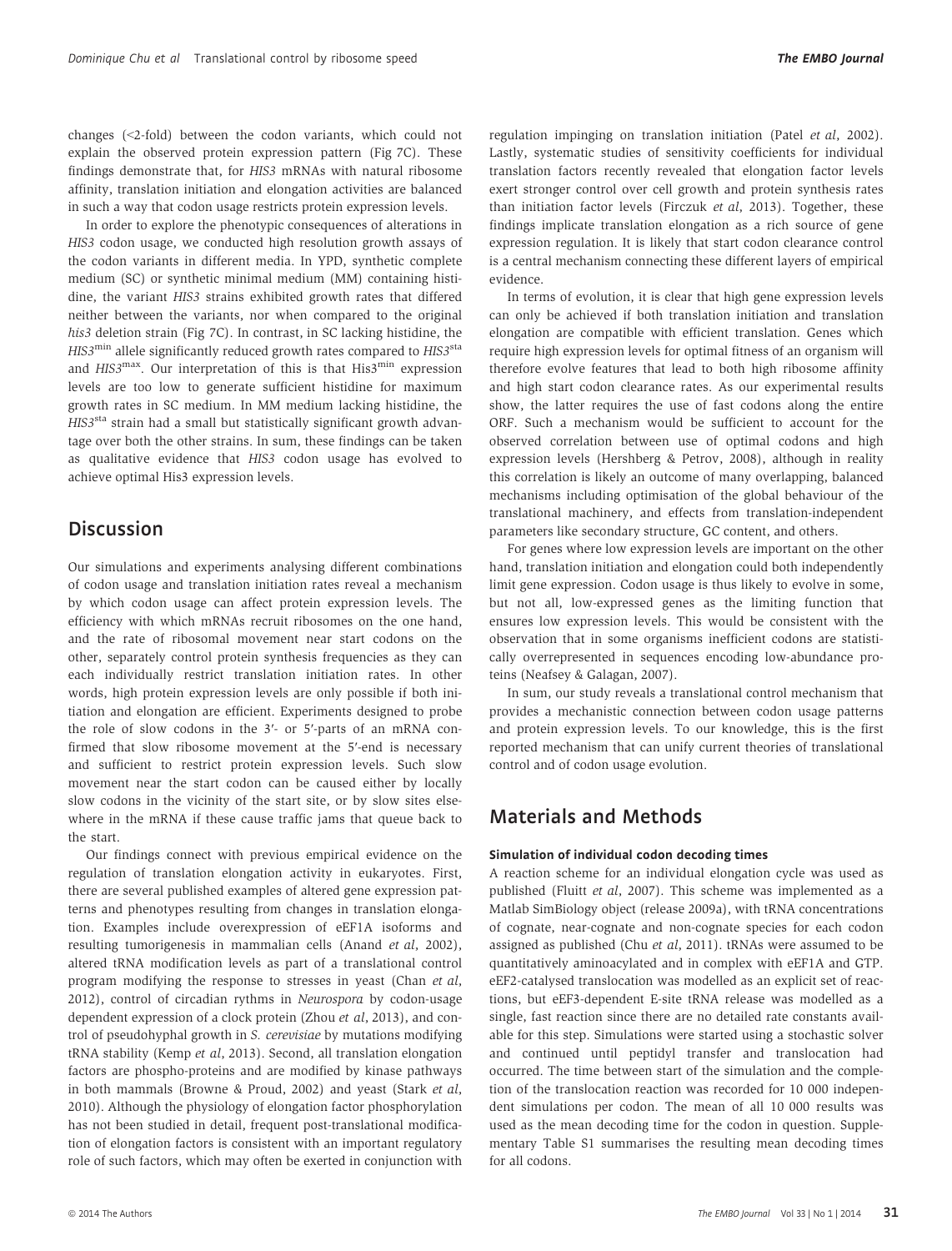#### Simulations of ribosome traffic along mRNA sequences

These were conducted using our published software for simulating translation (Chu *et al*, 2012) with parameters as described (Chu & von der Haar, 2012). Briefly, this software uses a stochastic simulation algorithm to simulate the interaction between a ribosome population, an mRNA population and a tRNA population. All ribosomes are tracked as individual agents with known positions on mRNAs, which interact with members of the tRNA population. The fate of an interacting tRNA is dependent on its nature (cognate, near-cognate or non-cognate), with the respective rate-constants defined from published kinetic and biochemical analyses [the rate constants are summarised in Fluitt *et al* (2007)]. The codon-dependent definition of each tRNA species as cognate, non-cognate or near-cognate is derived from rules defined by Plant *et al* (2007), and is given in detail in Chu *et al* (2011). The abundance of each tRNA species is estimated from the proportion of the gene copy number for that species (Chu *et al*, 2011). Once a ribosome has interacted with a tRNA, its A-site is blocked for further interactions until this tRNA has unbound from the ribosome or peptidyl transfer has occurred. Peptidyl transfer is followed by translocation and arrival of the next codon in the A-site. Binding of ribosomes to an mRNA is modelled as a stochastic event based on rates derived from the observed average ribosome density in ribosome footprinting experiments (Ingolia *et al*, 2009). Translation termination is modelled as a single event that is fast compared to elongation cycles.

#### Yeast strains

The principal yeast strain used in this study is BY4741 (Brachmann *et al*, 1998). An *adh1::KanMX4* derivative of this strain was used for the qRT-PCR assays presented in Fig 2, in order to enable detection of the recombinant mRNAs with a primer pair targeted to the invariant *ADH1* derived 3′-UTRs of these constructs.

*HIS3*min/sta/max derivatives of BY4741 were generated as follows. The regions 600 bp upstream and 300 bp downstream of the *HIS3* gene were amplified by PCR using as template genomic DNA from yeast strain Y12 (Liti *et al*, 2009). The three HA-tagged *HIS3* alleles were amplified from plasmids pTH735, 736 and 737. Primers for these PCRs contain overlap sites which allow their fusion via Gibson assembly (Gibson *et al*, 2009). The PCR products as well as *BamHI*/ *EcoRI* digested pRS316 (Sikorski & Hieter, 1989) were then fused using a Gibson Assembly Kit (New England Biolabs, Hitchin, UK) according to the manufacturer's instructions. Individual transformants obtained from the assembly reaction were picked, DNA isolated and Sanger sequenced. Following sequencing, *HIS3* cassettes were excised from the holding plasmid, isolated from agarose gels and transformed into BY4741. The transformed cells were plated on plates lacking histidine, and stable  $His<sup>+</sup>$  colonies were selected for further use.

#### Plasmids

All gene syntheses were conducted by Genscript, Piscataway, NJ. Full sequences of the codon variants used are given in supplementary Table S2. Details of plasmids used in this study are listed in supplementary Table S3, together with accession numbers for the Addgene repository. Detailed maps and sequences for each plasmid are available from the Addgene website (www.addgene.org). All plasmids were derived from a yeast centromeric plasmid containing a bidirectional promoter based on a fusion of the yeast *TDH3* and *ADH1* promoters [pTH644 (Chu *et al*, 2011)]. All firefly luciferase expression constructs contained different versions of the firefly luciferase cloned as *BamHI/SalI* fragment downstream of the *TDH3* promoter, and an invariant *Renilla* luciferase gene with the wild-type codon sequence downstream of the *ADH1* promoter which was used for internal normalisation (Chu *et al*, 2011). Cytoplasmic Firefly luciferase variants were generated from the full-length codon variants (Chu *et al*, 2011) by PCR-mediated deletion of the last three codons of the sequence.

'Slow initiation' CFLuc variants were constructed by inserting a 495-bp fragment containing a variant of the *GCN4 5*′*-*UTR which had the start codons of uORFs 2, 3 and 4 deleted (i.e. which contained uORF 1 as the single remaining uORF) in front of the Firefly luciferase start codon. The Gcn4 leader sequence was amplified by PCR from p206 (Grant *et al*, 1994), and cloned as *BglII/BamHI* fragment into the *BamHI* site of pTH645. Firefly luciferase variants were then cloned as *BamHI/SalI* fragments into the resulting plasmid.

Mixed codon variants containing 4, 8, 12 or 16 slow codons followed by fast codons for the remainder of the sequences were generated by amplifying the maxCFLuc gene using 5′-oligos in which the corresponding number of codons had been replaced by the slowest existing yeast codons for the respective amino acid. The PCR products were then cloned as *BamHI/SalI* fragments as for the CFLuc constructs described above. Codon variants containing 53, 103 or 346 slow codons followed by fast codons for the remainder of the sequence were generated by replacing DNA from the minCFLuc plasmid with maxCFLuc sequences, using naturally occurring *BsiWI* (min53max), *KasI* (min103max) or *AatII* (min346max) sites in the minCFLuc sequence as 5′-cloning sites, and *SalI* as 3′-cloning site for all constructs. maxCFLuc fragments with the relevant restriction enzyme sites were generated via PCR. To generate the max346minCFLuc construct, the first 346 codons of maxCFLuc were amplified by PCR introducing 5′ *BamHI* and 3′ *AatII* cloning sites, and the PCR product was used to replace the *BamHI/AatII* fragment from the minCFLuc construct.

Codon variants of *Renilla* luciferase and the yeast *HIS3* gene were synthesised by Genscript, Piscataway, NJ. Natural codon variants of these genes were generated by PCR, using pDB688 (Salas-Marco & Bedwell, 2005) as source for the *Renilla* DNA, and pRS314 as source for the *HIS3* gene.

#### Western blotting and antibodies

Yeast extracts were prepared as described (von der Haar, 2007) using 2–5 OD of cells that had been inoculated from overnight culture to  $OD_{600}$  0.1, and grown to a final  $OD_{600}$  0.8–1. Antibodies used were from Sigma-Aldrich, Gillingham, UK (rabbit anti-HA, H6908, rabbit anti-Firefly Luciferase, L0159, goat anti-rabbit FITC-labelled, F9887, goat anti-rabbit HRP-labelled, A6154) and from MBL International, Woburn, MA (anti-Renilla Luciferase, PM047, anti-RFP, PM005).

#### Dual luciferase assays

These assays were conducted in 96-well format as described (Merritt *et al*, 2010).

#### qPCR assays

Primer design strategies, primer sequences, mRNA isolation procedures and qPCR assays are described in detail in the supplemental information.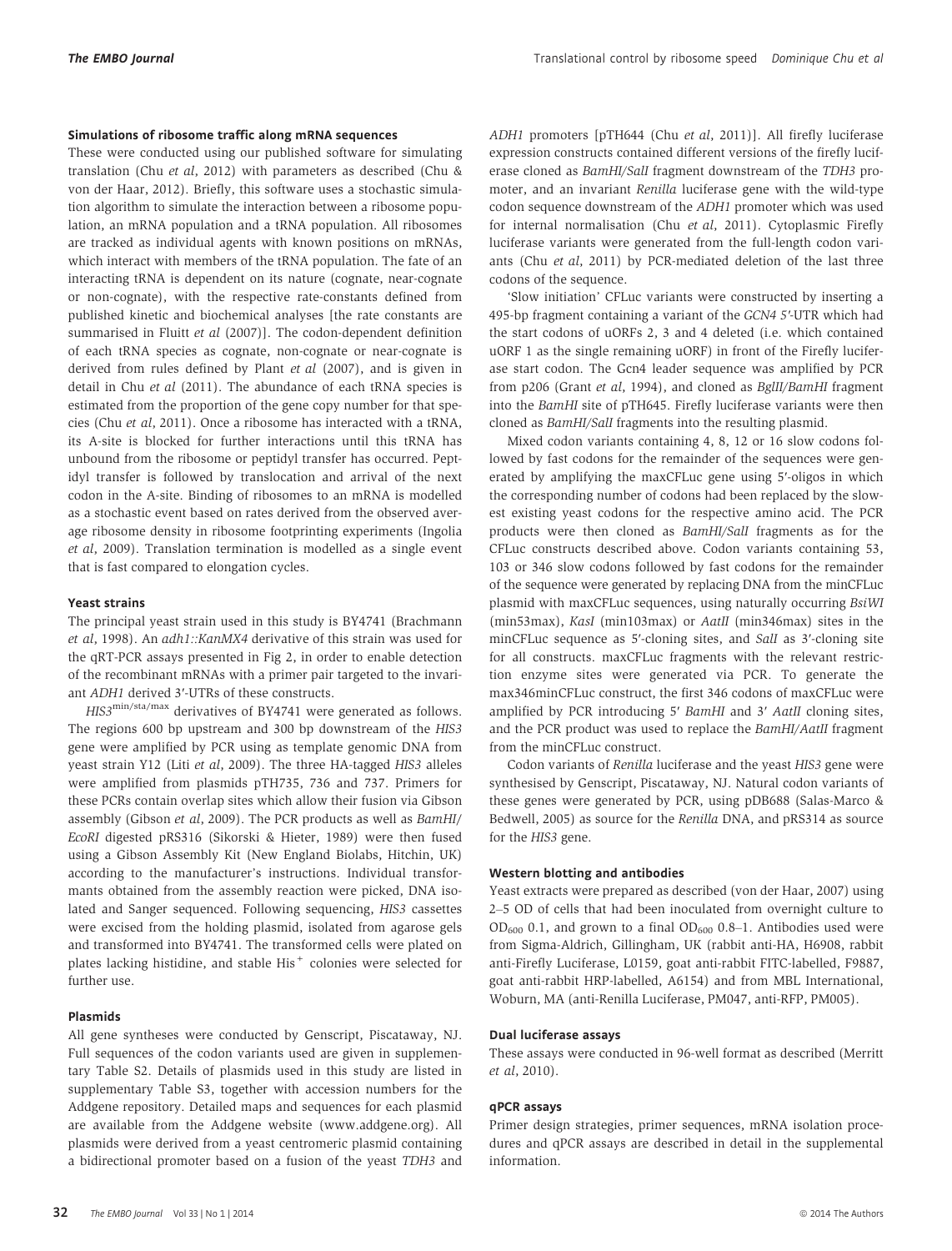#### Statistical analyses

For comparisons between two samples we used a two-tailed homoscedastic *t*-test as implemented in Microsoft Excel. For comparisons between more than two samples, we used the one-way ANOVA procedure (ANOVA1) implemented in Matlab (release 2009a). *Post-hoc* analyses to identify individual differences within a multiple-sample comparison were based on the Matlab multiple comparison procedure (multcompare) with comparison type set to 'Tukey-Kramer' (which is based on 'Tukey's honestly significant difference criterion'), and alpha set as indicated.

Supplementary information for this article is available online: http://emboj.embopress.org

#### Acknowledgements

We are grateful to Dr. Leos Valasek (Academy of Sciences of the Czech Republic) for donating a plasmid containing the mutated Gcn4 uORF. We would like to thank Thomas Jackson (MRC Toxicology Unit, Leicester, UK) for discussion of the manuscript. This work was funded in part by the Biotechnology and Biological Sciences Research Council (BBSRC), UK (Ref I010351, to TVDH and DFC), by a Faculty of Sciences Research Fund from the University of Kent, UK (to TVDH), and by support funds and equipment grants from the School of Biosciences (University of Kent, UK; to MFT and TvdH).

#### Author contributions

TvdH and DFC designed the study. TVDH, EK, TS and NB conducted experiments. DFC performed computational analyses. TVDH, DFC and MFT analysed data. TVDH, DFC, EK and MFT wrote the paper.

#### Conflict of interests

The authors declare that they have no conflict of interest.

# References

- Aitken CE, Lorsch JR (2012) A mechanistic overview of translation initiation in eukaryotes. Nat Struct Mol Biol 19: 568 – 576
- Anand N, Murthy S, Amann G, Wernick M, Porter LA, Cukier IH, Collins C, Gray JW, Diebold J, Demetrick DJ, Lee JM (2002) Protein elongation factor EEF1A2 is a putative oncogene in ovarian cancer. Nat Genet 31: 301 – 305
- Brachmann CB, Davies A, Cost GJ, Caputo E, Li J, Hieter P, Boeke JD (1998) Designer deletion strains derived from Saccharomyces cerevisiae S288C: a useful set of strains and plasmids for PCR-mediated gene disruption and other applications. Yeast 14: 115 – 132
- Browne GJ, Proud CG (2002) Regulation of peptide-chain elongation in mammalian cells. Eur J Biochem 269: 5360 – 5368
- Carlini DB, Stephan W (2003) In vivo Introduction of Unpreferred Synonymous Codons Into the Drosophila Adh Gene Results in Reduced Levels of ADH Protein. Genetics 163: 239 – 243
- Chan CTY, Pang YLJ, Deng W, Babu IR, Dyavaiah M, Begley TJ, Dedon PC (2012) Reprogramming of tRNA modifications controls the oxidative stress response by codon-biased translation of proteins. Nat Commun 3: 937
- Charneski CA, Hurst LD (2013) Positively charged residues are the major determinants of ribosomal velocity. PLoS Biol 11: e1001508
- Chu D, Barnes DJ, von der Haar T (2011) The role of tRNA and ribosome competition in coupling the expression of different mRNAs in Saccharomyces cerevisiae. Nucleic Acids Res 39: 6705 – 6714
- Chu D, von der Haar T (2012) The architecture of eukaryotic translation. Nucleic Acids Res 40: 10098 – 10106
- Chu D, Zabet N, von der Haar T (2012) A novel and versatile computational tool to model translation. Bioinformatics 28: 292 – 293
- Ciandrini L, Stansfield I, Romano MC (2013) Ribosome traffic on mRNAs maps to gene ontology: genome-wide quantification of translation initiation rates and polysome size regulation. PLoS Comput Biol 9: e1002866
- Dana A, Tuller T (2012) Determinants of translation elongation speed and ribosomal profiling biases in mouse embryonic stem cells. PLoS Comput Biol 8: e1002755
- Firczuk H, Kannambath S, Pahle J, Claydon A, Beynon R, Duncan J, Westerhoff H, Mendes P, McCarthy JE (2013) An in vivo control map for the eukaryotic mRNA translation machinery. Mol Syst Biol 9: 1-13
- Fluitt A, Pienaar E, Viljoen H (2007) Ribosome kinetics and aa-tRNA competition determine rate and fidelity of peptide synthesis. Comput Biol  $Chem$  31: 335 – 346
- Gibson DG, Young L, Chuang R-Y, Venter JC, Hutchison CA, Smith HO (2009) Enzymatic assembly of DNA molecules up to several hundred kilobases. Nat Methods 6: 343 – 345
- Gould SJ, Keller G-A, Hosken N, Wilkinson J, Subramani S (1989) A conserved tripeptide sorts proteins to peroxisomes. J Cell Biol 108: 1657 – 1664
- Grant CM, Miller PF, Hinnebusch AG (1994) Requirements for intercistronic distance and level of eukaryotic initiation factor 2 activity in reinitiation on GCN4 mRNA vary with the downstream cistron. Mol Cell Proteomics  $14.2616 - 2628$
- von der Haar T (2007) Optimized protein extraction for quantitative proteomics of yeasts. PLoS ONE 2: e1078
- von der Haar T (2008) A quantitative estimation of the global translational activity in logarithmically growing yeast cells. BMC Syst Biol 2: 87
- Hense W, Anderson N, Hutter S, Stephan W, Parsch J, Carlini DB (2010) Experimentally increased codon bias in the Drosophila Adh gene leads to an increase in larval, but not adult, alcohol dehydrogenase activity. Genetics 184: 547 – 555
- Hershberg R, Petrov DA (2008) Selection on codon bias. Annu Rev Genet 42: 287 – 299
- Hu S, Li L, Qiao J, Guo Y, Cheng L, Liu J (2006) Codon optimization, expression, and characterization of an internalizing anti-ErbB2 single-chain antibody in Pichia pastoris. Protein Expr Purif 47: 249 – 257
- Ikemura T (1982) Correlation between the abundance of yeast transfer RNAs and the occurrence of the respective codons in protein genes. Differences in synonymous codon choice patterns of yeast and Escherichia coli with reference to the abundance of isoaccepting transfer R. *J Mol Biol* 158: 573 – 597
- Ingolia NT, Ghaemmaghami S, Newman JRS, Weissman JS (2009) Genome-wide analysis in vivo of translation with nucleotide resolution using ribosome profiling. Science 324: 218 – 223
- Ingolia NT, Lareau LF, Weissman JS (2011) Ribosome profiling of mouse embryonic stem cells reveals the complexity and dynamics of mammalian proteomes. Cell 147: 789 – 802
- Jeon WY, Yoon BH, Ko BS, Shim WY, Kim JH (2012) Xylitol production is increased by expression of codon-optimized Neurospora crassa xylose reductase gene in Candida tropicalis. Bioprocess Biosyst Eng 35:  $191 - 198$
- Kemp AJ, Betney R, Ciandrini L, Schwenger ACM, Romano MC, Stansfield I (2013) A yeast tRNA mutant that causes pseudohyphal growth exhibits reduced rates of CAG codon translation. Mol Microbiol 87: 284 – 300